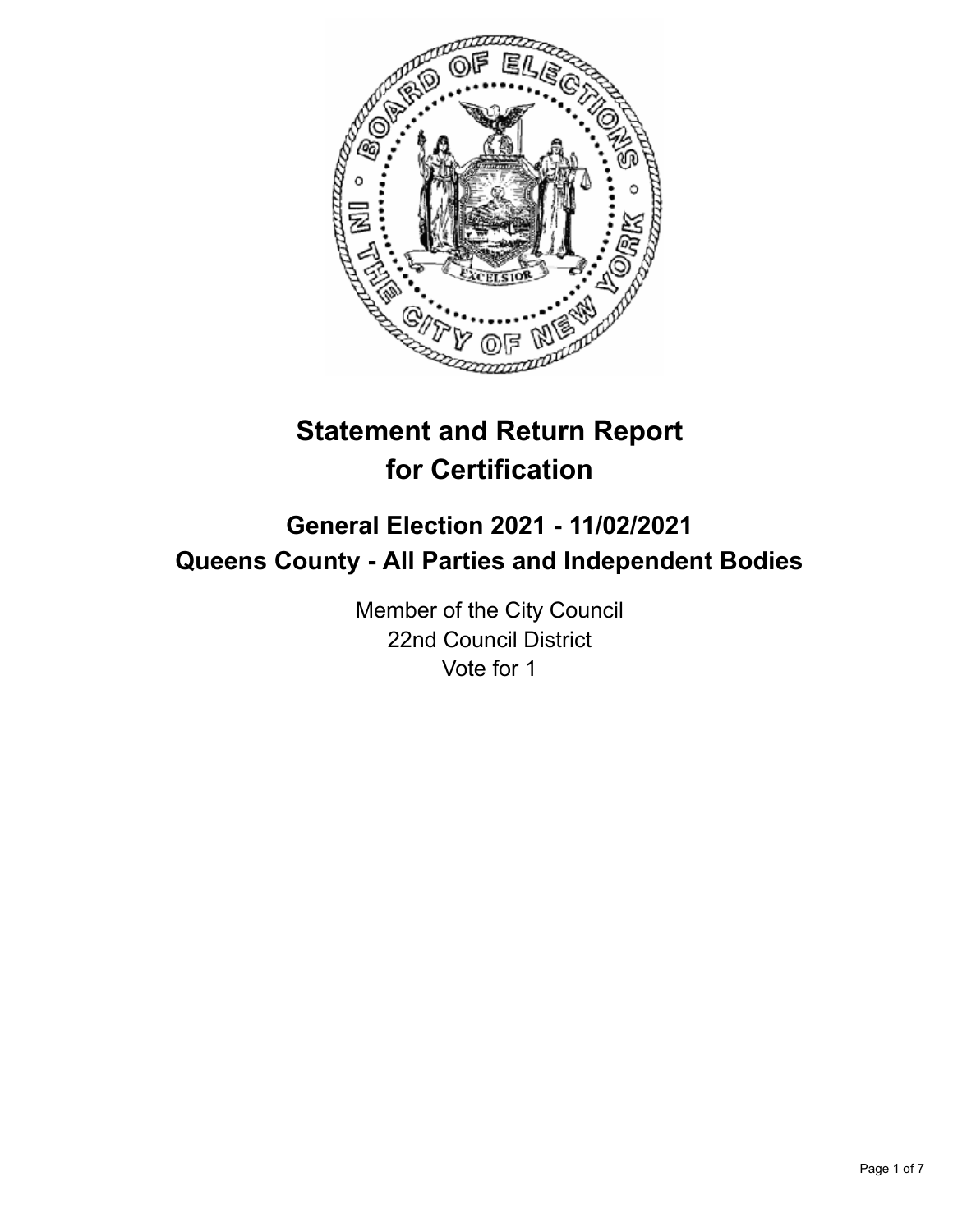

| <b>PUBLIC COUNTER</b>                                    | 1,045 |
|----------------------------------------------------------|-------|
| MANUALLY COUNTED EMERGENCY                               | 0     |
| ABSENTEE / MILITARY                                      | 53    |
| <b>AFFIDAVIT</b>                                         | 2     |
| <b>Total Ballots</b>                                     | 1,100 |
| Less - Inapplicable Federal/Special Presidential Ballots | 0     |
| <b>Total Applicable Ballots</b>                          | 1,100 |
| TIFFANY CABAN (DEMOCRATIC)                               | 669   |
| FELICIA R. KALAN (REPUBLICAN)                            | 276   |
| FELICIA R. KALAN (CONSERVATIVE/SAVE OUR CITY)            | 34    |
| EDWIN DEJESUS (GREEN)                                    | 59    |
| ELIZABETH BATHORY JONES (WRITE-IN)                       | 1     |
| EVIE HANTZOPOULOS (WRITE-IN)                             | 1     |
| JOHN CIAFONE (WRITE-IN)                                  | 1     |
| LEONARDO BULLARO (WRITE-IN)                              | 1     |
| PETER VALLONE (WRITE-IN)                                 | 1     |
| <b>Total Votes</b>                                       | 1,043 |
| Unrecorded                                               | 57    |

| <b>PUBLIC COUNTER</b>                                    | 998   |
|----------------------------------------------------------|-------|
| <b>MANUALLY COUNTED EMERGENCY</b>                        | 0     |
| <b>ABSENTEE / MILITARY</b>                               | 46    |
| <b>AFFIDAVIT</b>                                         | 9     |
| <b>Total Ballots</b>                                     | 1,053 |
| Less - Inapplicable Federal/Special Presidential Ballots | 0     |
| <b>Total Applicable Ballots</b>                          | 1,053 |
| TIFFANY CABAN (DEMOCRATIC)                               | 547   |
| FELICIA R. KALAN (REPUBLICAN)                            | 362   |
| FELICIA R. KALAN (CONSERVATIVE/SAVE OUR CITY)            | 43    |
| EDWIN DEJESUS (GREEN)                                    | 32    |
| UNATTRIBUTABLE WRITE-IN (WRITE-IN)                       | 2     |
| <b>Total Votes</b>                                       | 986   |
| Unrecorded                                               | 67    |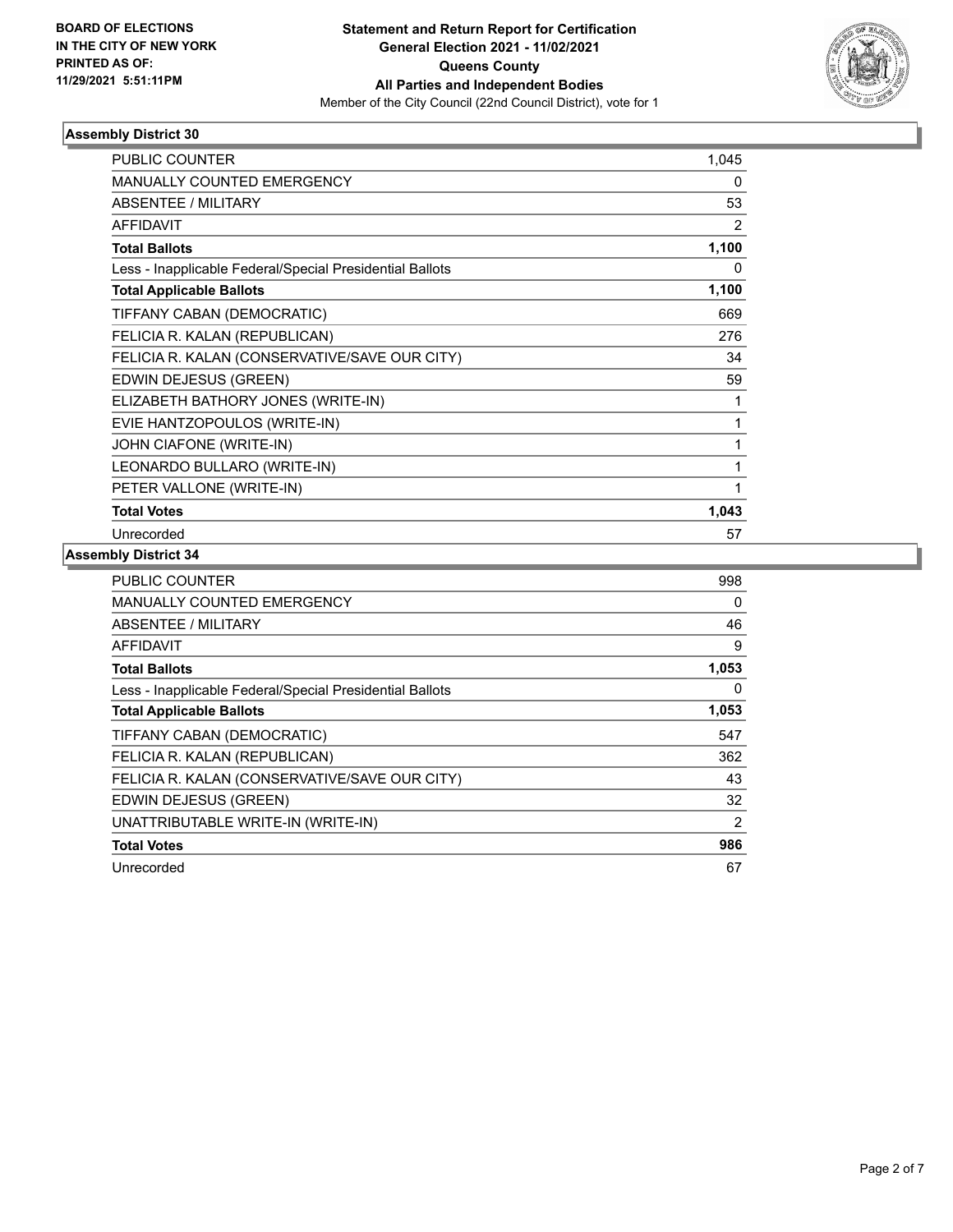

| <b>PUBLIC COUNTER</b>                                    | 260 |
|----------------------------------------------------------|-----|
| <b>MANUALLY COUNTED EMERGENCY</b>                        | 0   |
| ABSENTEE / MILITARY                                      | 19  |
| AFFIDAVIT                                                | 3   |
| <b>Total Ballots</b>                                     | 282 |
| Less - Inapplicable Federal/Special Presidential Ballots | 0   |
| <b>Total Applicable Ballots</b>                          | 282 |
| TIFFANY CABAN (DEMOCRATIC)                               | 161 |
| FELICIA R. KALAN (REPUBLICAN)                            | 76  |
| FELICIA R. KALAN (CONSERVATIVE/SAVE OUR CITY)            | 14  |
| EDWIN DEJESUS (GREEN)                                    | 15  |
| <b>Total Votes</b>                                       | 266 |
| Unrecorded                                               | 16  |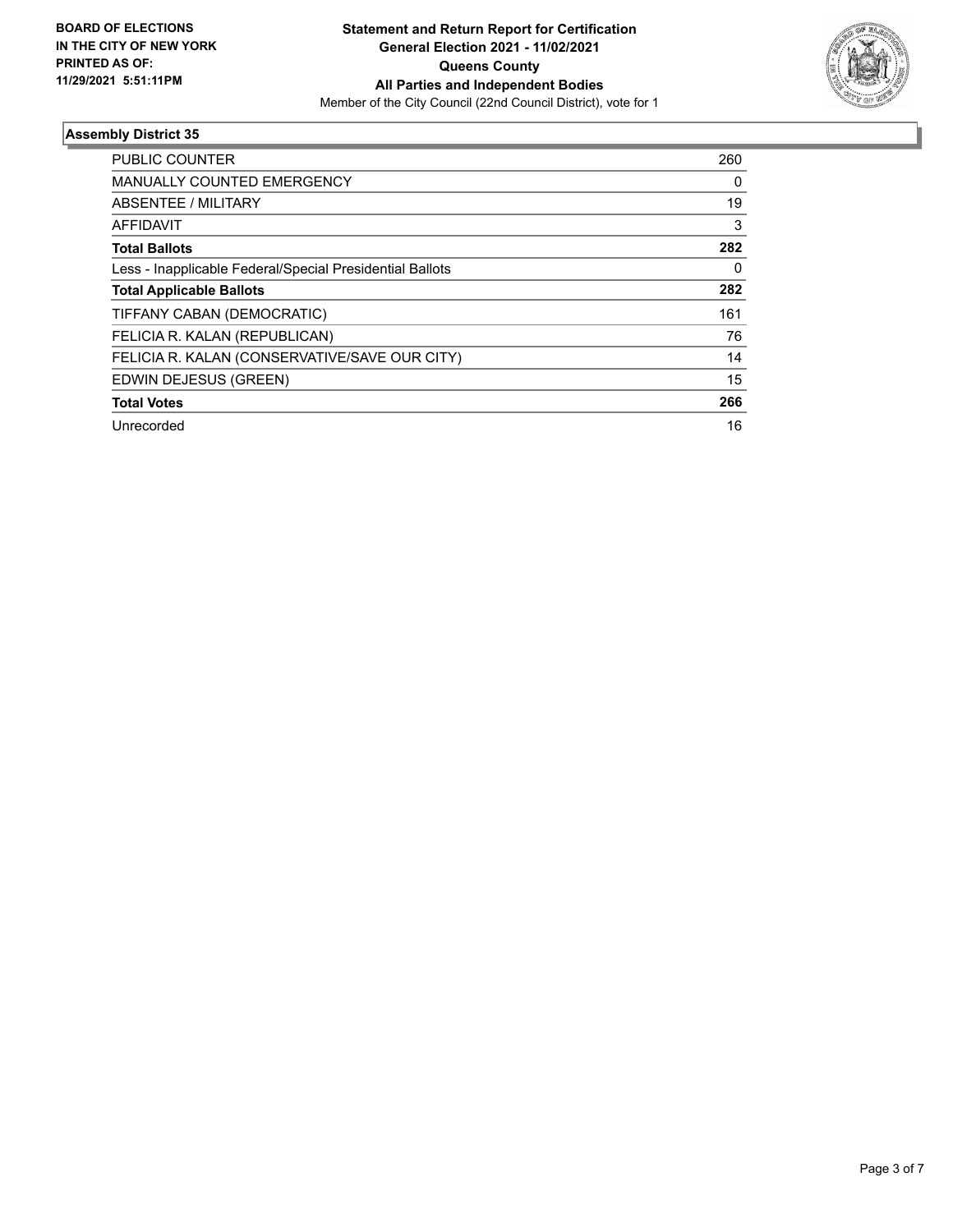

| PUBLIC COUNTER                                           | 16,605                  |
|----------------------------------------------------------|-------------------------|
| MANUALLY COUNTED EMERGENCY                               | 0                       |
| <b>ABSENTEE / MILITARY</b>                               | 1,183                   |
| <b>AFFIDAVIT</b>                                         | 176                     |
| <b>Total Ballots</b>                                     | 17,964                  |
| Less - Inapplicable Federal/Special Presidential Ballots | 0                       |
| <b>Total Applicable Ballots</b>                          | 17,964                  |
| TIFFANY CABAN (DEMOCRATIC)                               | 10,910                  |
| FELICIA R. KALAN (REPUBLICAN)                            | 4,726                   |
| FELICIA R. KALAN (CONSERVATIVE/SAVE OUR CITY)            | 536                     |
| EDWIN DEJESUS (GREEN)                                    | 1,028                   |
| AYLA PARSONS (WRITE-IN)                                  | 1                       |
| EVIE HANTZOPOLOUS (WRITE-IN)                             | 1                       |
| EVIE HANTZOPOULOS (WRITE-IN)                             | 19                      |
| JOHN CIAFONE (WRITE-IN)                                  | 1                       |
| JOHN J CIAFONE (WRITE-IN)                                | $\overline{\mathbf{c}}$ |
| JOHN M MORENO (WRITE-IN)                                 | 1                       |
| <b>JONATHAN ALTRIO (WRITE-IN)</b>                        | $\mathbf{1}$            |
| JUDITH EXLER (WRITE-IN)                                  | 1                       |
| KATHRYN GARCIA (WRITE-IN)                                | $\mathbf{1}$            |
| KATHRYN MADIGAN (WRITE-IN)                               | 1                       |
| LAUREN ASHCROFT (WRITE-IN)                               | 1                       |
| LEONARDO BULLARO (WRITE-IN)                              | 1                       |
| MAUD MARON (WRITE-IN)                                    | $\mathbf{1}$            |
| MICHAEL GIANARIS (WRITE-IN)                              | 1                       |
| NICHOLAS VELKOV (WRITE-IN)                               | 1                       |
| PETER F VALLONE SR (WRITE-IN)                            | 1                       |
| ROBERT BOLANO (WRITE-IN)                                 | 1                       |
| ROD TOWNSEND (WRITE-IN)                                  | 1                       |
| UNATTRIBUTABLE WRITE-IN (WRITE-IN)                       | 8                       |
| WILLIAM BUCKLEY (WRITE-IN)                               | 1                       |
| <b>Total Votes</b>                                       | 17,246                  |
| Unrecorded                                               | 718                     |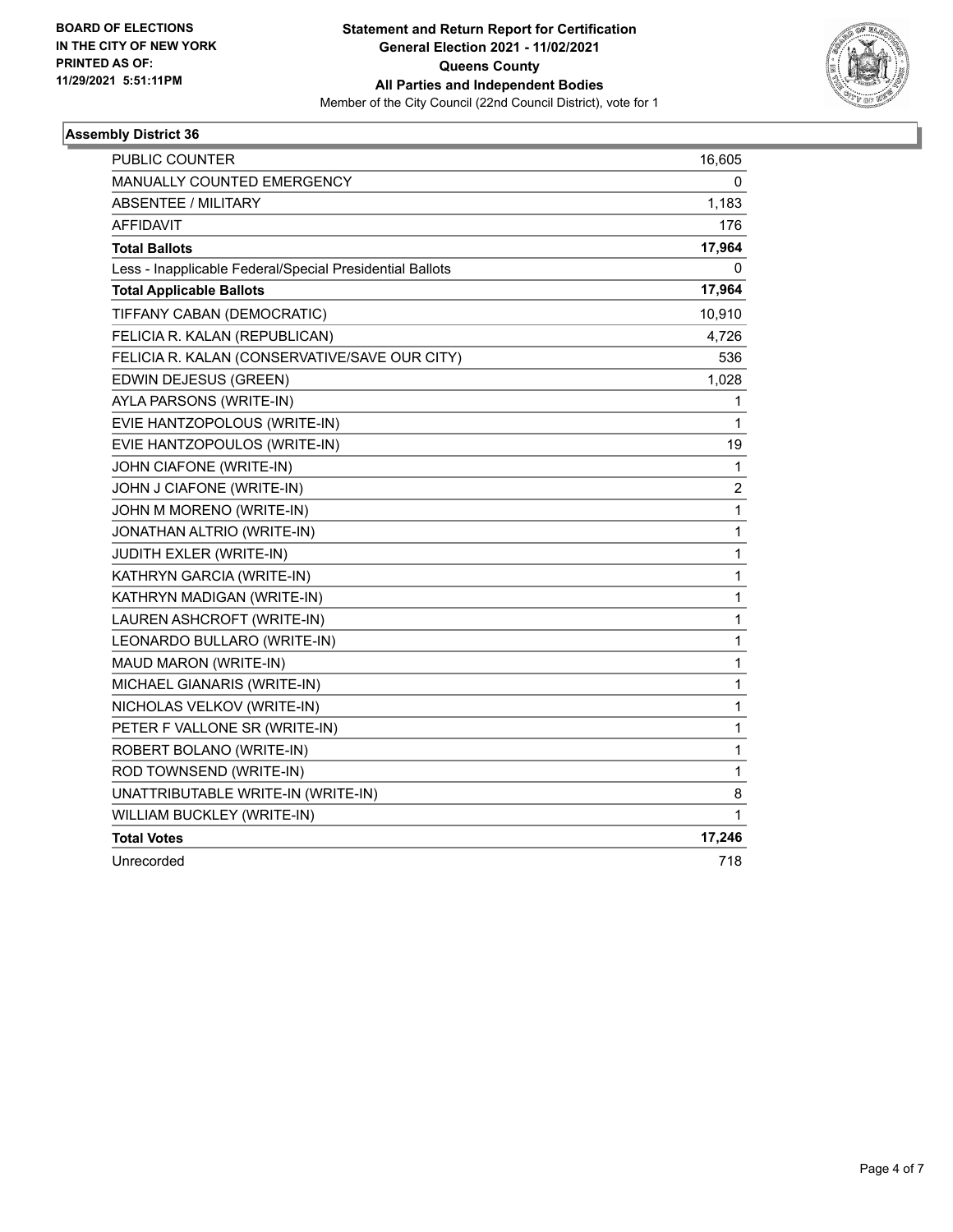

| <b>PUBLIC COUNTER</b>                                    | 744      |
|----------------------------------------------------------|----------|
| <b>MANUALLY COUNTED EMERGENCY</b>                        | $\Omega$ |
| ABSENTEE / MILITARY                                      | 67       |
| <b>AFFIDAVIT</b>                                         | 10       |
| <b>Total Ballots</b>                                     | 821      |
| Less - Inapplicable Federal/Special Presidential Ballots | $\Omega$ |
| <b>Total Applicable Ballots</b>                          | 821      |
| TIFFANY CABAN (DEMOCRATIC)                               | 597      |
| FELICIA R. KALAN (REPUBLICAN)                            | 123      |
| FELICIA R. KALAN (CONSERVATIVE/SAVE OUR CITY)            | 19       |
| EDWIN DEJESUS (GREEN)                                    | 38       |
| <b>Total Votes</b>                                       | 777      |
| Unrecorded                                               | 44       |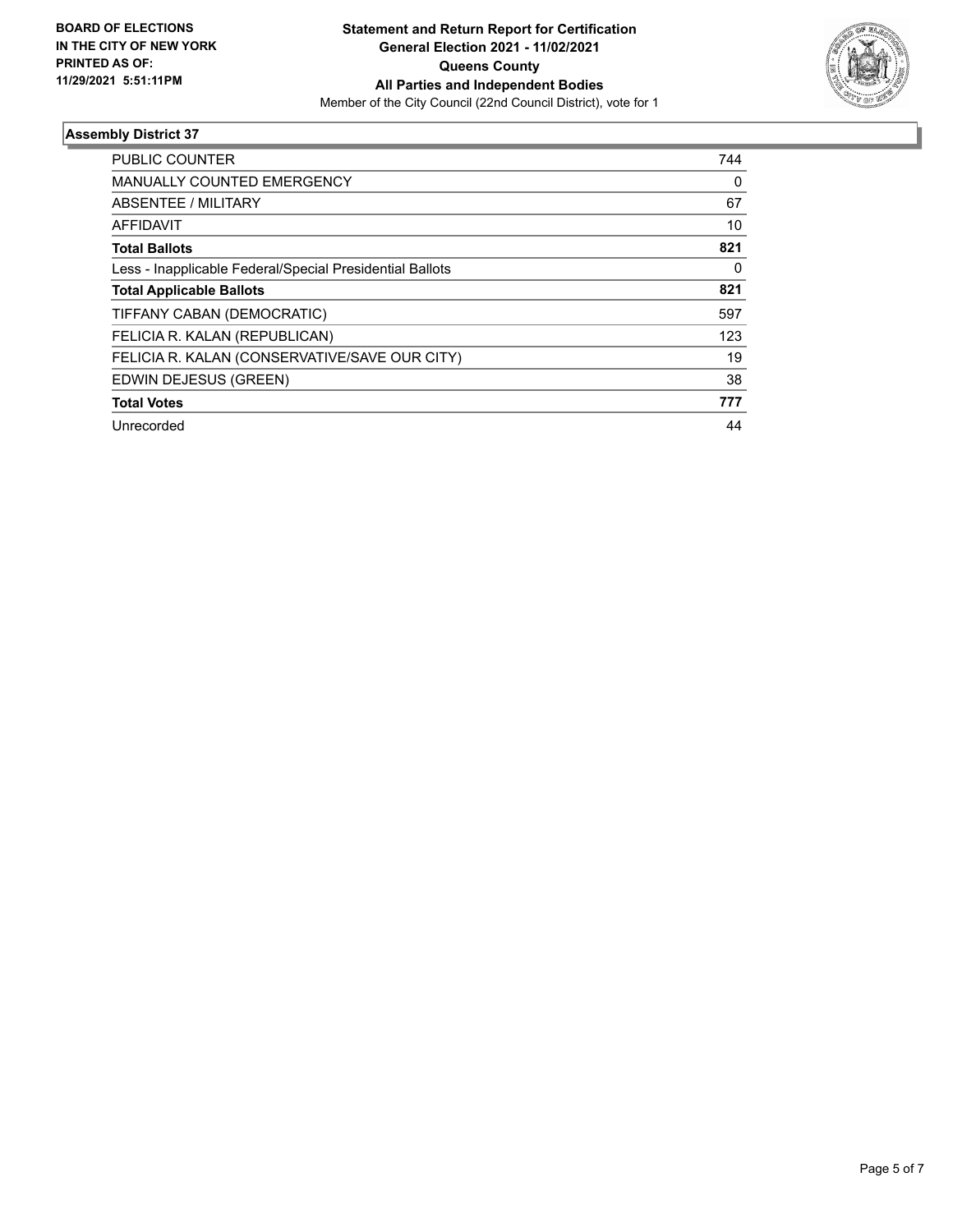

#### **Total for Member of the City Council (22nd Council District) - Queens County**

| PUBLIC COUNTER                                           | 19,652           |
|----------------------------------------------------------|------------------|
| <b>MANUALLY COUNTED EMERGENCY</b>                        | 0                |
| <b>ABSENTEE / MILITARY</b>                               | 1,368            |
| <b>AFFIDAVIT</b>                                         | 200              |
| <b>Total Ballots</b>                                     | 21,220           |
| Less - Inapplicable Federal/Special Presidential Ballots | 0                |
| <b>Total Applicable Ballots</b>                          | 21,220           |
| TIFFANY CABAN (DEMOCRATIC)                               | 12,884           |
| FELICIA R. KALAN (REPUBLICAN)                            | 5,563            |
| FELICIA R. KALAN (CONSERVATIVE/SAVE OUR CITY)            | 646              |
| EDWIN DEJESUS (GREEN)                                    | 1,172            |
| AYLA PARSONS (WRITE-IN)                                  | 1                |
| ELIZABETH BATHORY JONES (WRITE-IN)                       | 1                |
| EVIE HANTZOPOLOUS (WRITE-IN)                             | 1                |
| EVIE HANTZOPOULOS (WRITE-IN)                             | 20               |
| JOHN CIAFONE (WRITE-IN)                                  | $\overline{2}$   |
| JOHN J CIAFONE (WRITE-IN)                                | 2                |
| JOHN M MORENO (WRITE-IN)                                 | $\mathbf 1$      |
| JONATHAN ALTRIO (WRITE-IN)                               | 1                |
| JUDITH EXLER (WRITE-IN)                                  | 1                |
| KATHRYN GARCIA (WRITE-IN)                                | $\mathbf{1}$     |
| KATHRYN MADIGAN (WRITE-IN)                               | 1                |
| LAUREN ASHCROFT (WRITE-IN)                               | 1                |
| LEONARDO BULLARO (WRITE-IN)                              | $\boldsymbol{2}$ |
| MAUD MARON (WRITE-IN)                                    | 1                |
| MICHAEL GIANARIS (WRITE-IN)                              | 1                |
| NICHOLAS VELKOV (WRITE-IN)                               | 1                |
| PETER F VALLONE SR (WRITE-IN)                            | 1                |
| PETER VALLONE (WRITE-IN)                                 | $\mathbf{1}$     |
| ROBERT BOLANO (WRITE-IN)                                 | 1                |
| ROD TOWNSEND (WRITE-IN)                                  | 1                |
| UNATTRIBUTABLE WRITE-IN (WRITE-IN)                       | 10               |
| <b>WILLIAM BUCKLEY (WRITE-IN)</b>                        | 1                |
| <b>Total Votes</b>                                       | 20,318           |
| Unrecorded                                               | 902              |